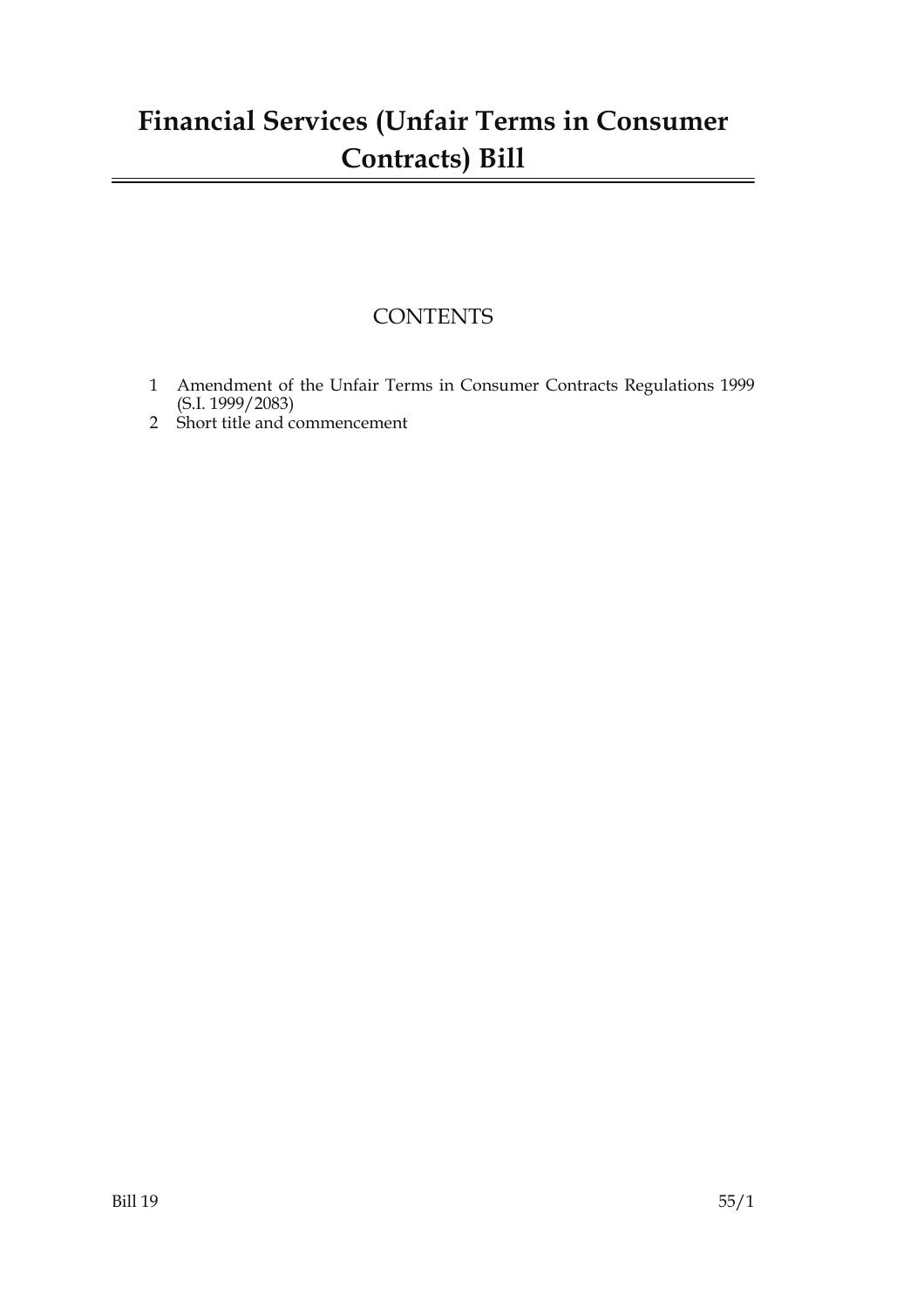# A **BILL** TO

Ensure that ancillary pricing terms in personal financial services contracts can be assessed for fairness; and for connected purposes.

E IT ENACTED by the Queen's most Excellent Majesty, by and with the advice and consent of the Lords Spiritual and Temporal, and Commons, in this present **B** E IT ENACTED by the Queen's most Excellent Majesty, by and with consent of the Lords Spiritual and Temporal, and Commons, Parliament assembled, and by the authority of the same, as follows:  $-$ 

#### **1 Amendment of the Unfair Terms in Consumer Contracts Regulations 1999 (S.I. 1999/2083)**

- (1) After regulation 6(1), insert—
	- "(1A) Paragraph (2) shall not apply to a contract for the supply of personal financial services, including all such contracts currently in force.".
- (2) After regulation  $6(2)$ , insert  $-$ 
	- "(3) In so far as it is in plain intelligible language, the assessment of fairness of a term in a contract for the supply of personal financial services shall not relate—
		- (a) to the definition of the main subject matter of the contract, or *10*
		- (b) to the adequacy of the main price or remuneration, as against the goods or services supplied in exchange.
	- (4) When assessing whether a charge is or is not a main price or remuneration within the meaning of paragraph (3)(b), account shall be taken of all the relevant circumstances at the time the contract was concluded, including whether the imposition of the charge is contingent on other uncertain events and whether the charge is likely to have been considered by the consumer prior to concluding the contract.
	- (5) Where a term of a contract for the supply of personal financial services provides for the charging of a consumer and the circumstances in which that charge can be imposed are not certain to arise during the term of the contract, then such price or remuneration shall not fall within the main price or remuneration for the purposes of this regulation. *20 25*

*5*

*15*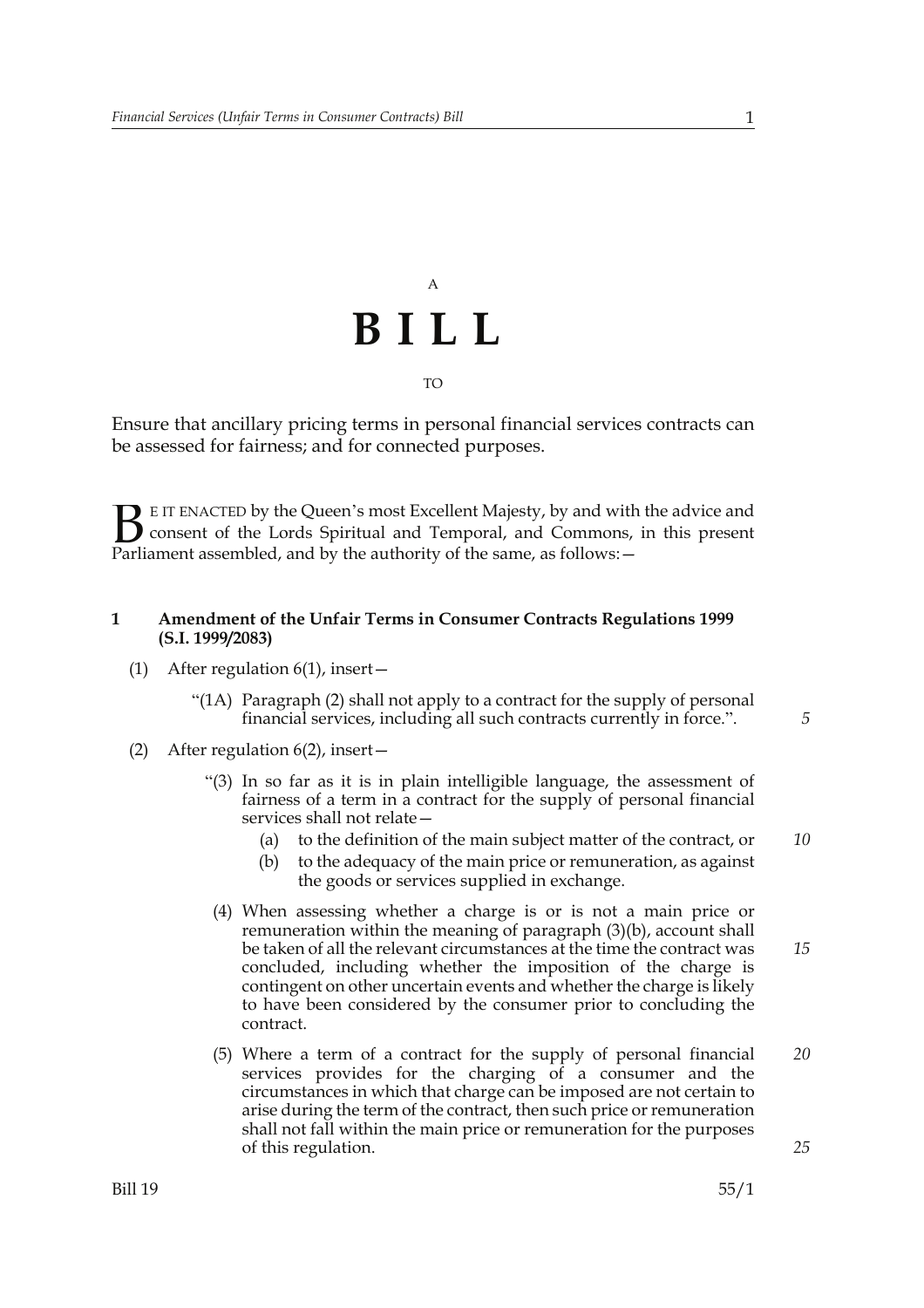(6) In any proceedings in which reliance is placed on this regulation, a charge shall be assumed not to be the main price or remuneration, as against the goods or services supplied in exchange, unless the contrary is proved.".

#### **2 Short title and commencement**

- (1) This Act may be cited as the Financial Services (Unfair Terms in Consumer Contracts) Act 2011.
- (2) This Act comes into force at the end of the period of two months beginning with the day on which it is passed.